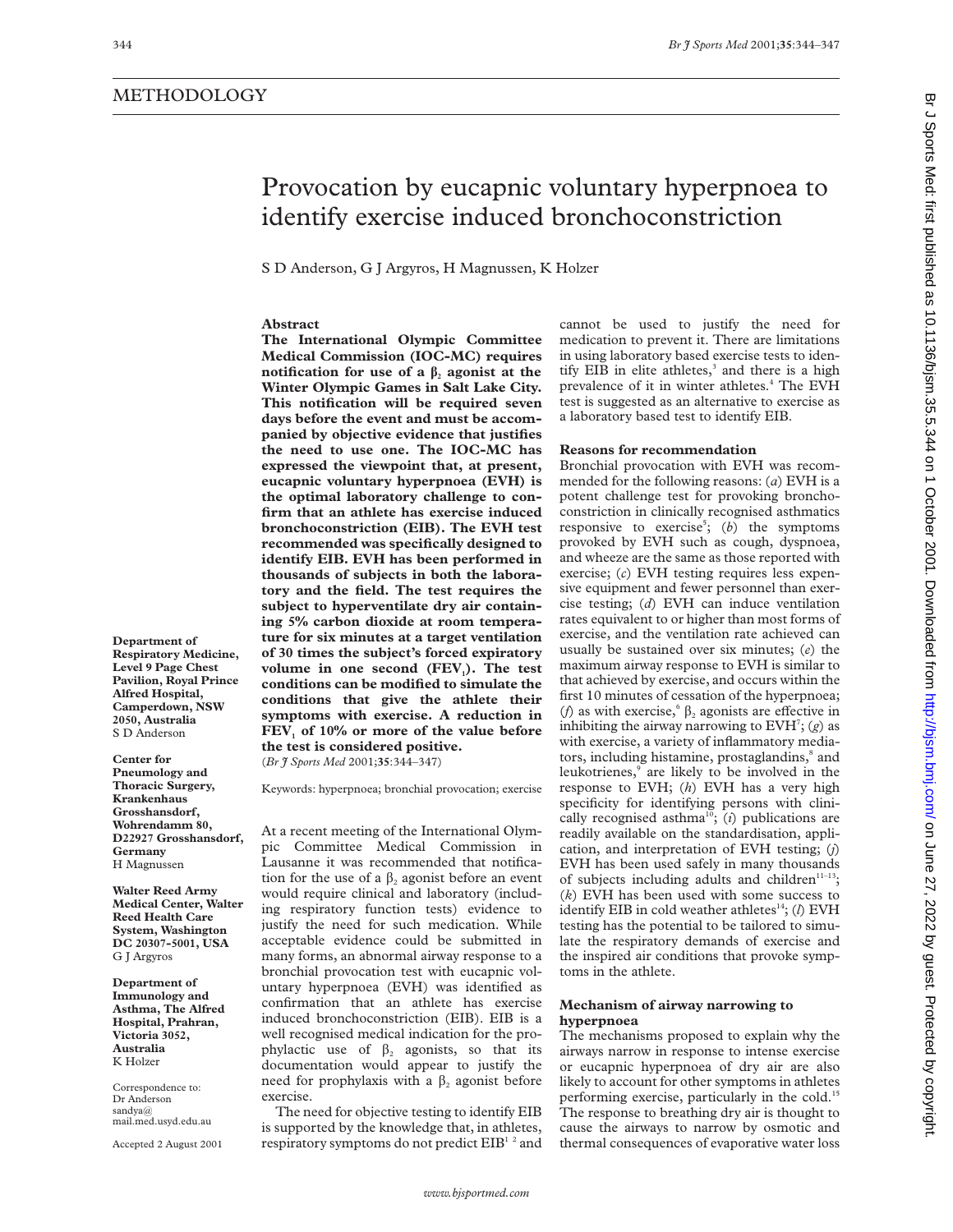from the airway surface in response to humidifying the inspired air.<sup>16</sup> These stimuli have potential to cause  $\text{cough}^{17}$  and mucus produc- $\chi$  tion<sup>18</sup> in the absence of airway narrowing; this may explain why these symptoms do not necessarily predict EIB.<sup>1</sup> When airway inflammation is present, a hyperosmolar environment can result in the release of mediators that induce contraction of bronchial smooth muscle and airway narrowing.<sup>15</sup> Airway cooling is also a consequence of respiratory water loss, particularly air of subfreezing temperatures inspired during exercise. It has been proposed that the airway narrowing caused by cooling results from a reactive hyperaemia of the bronchial vasculature and airway oedema after vasoconstriction.<sup>19</sup> These vascular events may amplify the narrowing of the airway caused by the normal contraction of the bronchial smooth muscle or the presence of mucus.<sup>15</sup>

## **The EVH test**

The EVH test recommended and described below was originally developed, standardised, and validated by members of the US army at the Walter Reed Hospital in Washington DC.<sup>10 20-24</sup> It was specifically developed as a surrogate for an exercise test to identify EIB. In brief, the test requires the subject to hyperventilate voluntarily a dry gas consisting of air at room temperature. This gas contains about 5% carbon dioxide, a concentration that will maintain carbon dioxide levels in the arterial blood within the range documented during exercise. The target ventilation rate is  $30 \times$  forced expiratory volume in one second  $(FEV_i)$ , equivalent to 85% the maximum voluntary ventilation (MVV), and the duration of the test is six minutes. Although this particular protocol for EVH is recommended, it should be noted that the potential exists to change the inspired air temperature, ventilation rate, and duration of the test to simulate the conditions under which the athlete is provoked.

The EVH test described below is intended to identify the potential for an athlete to have EIB. EVH can also be used to show efficacy of a  $\beta$ , agonist or mast cell stabiliser, such as sodium cromoglycate or nedocromil sodium, in inhibiting or preventing the induced reduction in lung function. This protocol is relevant for testing of athletes with an FEV, value greater than 75% of predicted normal for sex, age, and height. For subjects with lower lung function or those known to have moderate to severe asthma, we recommend the progressive protocol for EVH described by Brannan *et al*. 25

## CONDITIONS BEFORE THE TEST

To maximise a significant airway response to EVH, the subject should have had no short acting bronchodilators, sodium cromoglycate, nedocromil sodium, or ipratropium bromide, for eight hours and no long acting or sustained release bronchodilators or antihistamines for 48 hours. The minimum washout period for a leukotriene antagonist has not been firmly established, but we would suggest four days. No caffeine should be taken on the morning of the study (some laboratories request 24 hours

without beverages or food containing caffeine). No vigorous exercise should be undertaken for at least four hours before attendance at the laboratory and preferably none on the day of testing because of the possibility of developing refractoriness.<sup>7 20</sup> Chronic treatment with inhaled steroids reduces the response to EVH,<sup>26</sup> and we suggest that inhaled steroids are not used on the day of the test to optimise the chance of a positive response. In the event of a negative test in an asthmatic subject well controlled on inhaled steroids, other objective evidence such as a significant response to a bronchodilator may need to be submitted to justify the need to premedicate with a  $\beta_2$ agonist.

## CONDITION OF INSPIRED AIR

The inspired air is dry and contains 21% oxygen, 4.9–5.1% carbon dioxide, with the balance nitrogen. The simplest and safest way to deliver the mixture is from a gas cylinder containing the inspired concentrations of the gases. It is possible to add carbon dioxide to the inspired air, but this requires careful monitoring of the end tidal carbon dioxide to ensure eucapnoea. Unless the response under these conditions is negative, it would not appear necessary to have a longer duration of hyperpnoea than six minutes or to condition the inspired air to subfreezing conditions. In asthmatics, the response to four minutes of hyperpnoea with cold air is equivalent to eight minutes of hyperpnoea with air at room temperature.<sup>27</sup> If a cool inspirate is required, commercially available heat exchangers can be used, such as the Air-jet PTS System (Stoneridge, New York, New York, USA) or Jaeger RES (Erich Jaeger GmbH, Wurzberg, Germany). Another simpler device (Turboaire Challenge; Equilibrated Bio-Systems Inc, Melville, New York, USA) is also commercially available, but its use considerably reduces the number of tests that can be performed per cylinder. It is also possible to cool the inspired air by passing the air mixture either through or over a cooling coil immersed in substances such as ethylene glycol, a mixture of ice and acetone, isopropyl alcohol, freon, or methanol cooled to −35°C.

#### MEASUREMENT OF THE AIRWAY RESPONSE

The FEV<sub>1</sub> is measured three times before the challenge, and the highest measurement used to calculate the airway response. The three values should agree to within 200 ml, and they should be performed in accordance with American Thoracic Society criteria.<sup>28</sup> The  $FEV<sub>1</sub>$  is measured in duplicate immediately after the challenge and at five, 10, 15, and 20 minutes after EVH. An additional measurement can be made at three minutes.

#### THE TEST

The single stage protocol requires hyperventilation for six minutes at a target ventilation rate equivalent to 30  $\times$  FEV<sub>1</sub> (litres corrected to body temperature, pressure, and fully saturated (BTPS)) measured immediately before the test. This is only a target ventilation rate. Most elite athletes should easily achieve  $25 \times FEV_1$ ,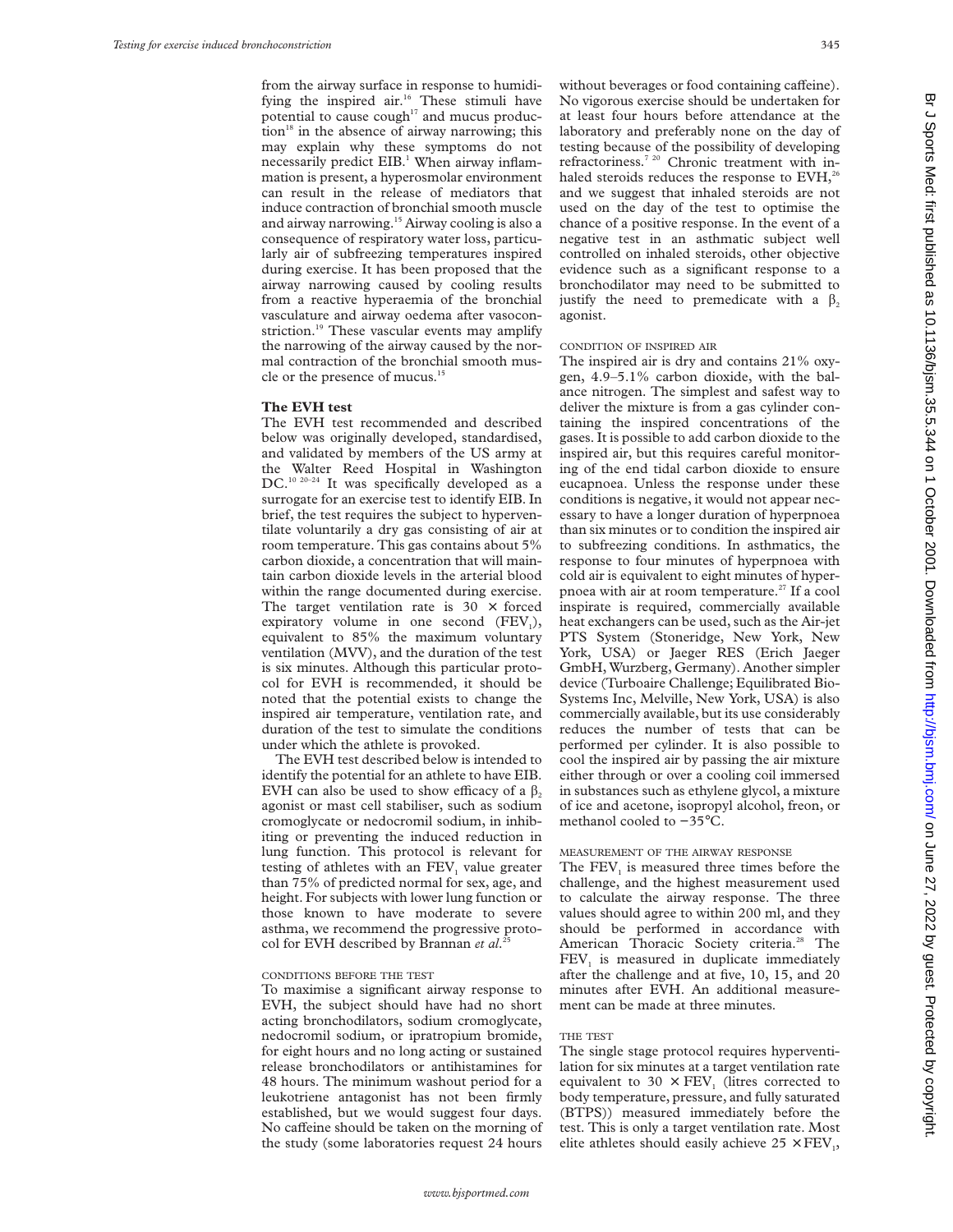

*Figure 1 A subject is shown undergoing a eucapnic voluntary hyperpnoea challenge with the equipment described in the text. For an elite athlete, the balloon used would have to be the larger 300 g size. Note the presence of the oxygen and bronchodilator close by.*

and most asthmatics need only breathe at 21 × FEV<sub>1</sub> to have an abnormal response. Although the subject could inhale directly from a demand valve, these valves provide a significant inspiratory resistance at high flow rates. For this reason a meteorological balloon (120 litre capacity) is recommended to act as reservoir. The balloon is filled initially with 90 litres and then continuously filled at a rate close to the target ventilation rate during the challenge. The rate is checked by placing a rotameter between the cylinder and the balloon. The use of a rotameter is not essential if the expired ventilation is being measured continuously (figs 1 and 2). The subject breaths through a two way valve, and, when the hyperpnoea begins, is encouraged to keep the volume of the balloon constant while it is being filled at the

target ventilation rate. The balloon should not be overfilled, as the distending pressure will cause the expiratory valve to open and hence the expired ventilation to be overestimated. A metronome can be used to guide the frequency of respiration in accordance with that attained during exercise. Expired ventilation can simply be measured either as the cumulative amount at the end of the test, corrected for time, or after each minute. A gas meter or other suitable device for measuring ventilation can be used. The volume is corrected to BTPS. Figure 2 gives an example of the equipment used for the EVH challenge. Most laboratories could readily adapt their exercise equipment to achieve a similar circuit. The minimal equipment needed for EVH is the gas mixture, a means of delivering it, and a spirometer to measure  $FEV<sub>1</sub>$ . A measurement of ventilation, although highly recommended, is not needed to establish the existence of a response. However, a measure of the ventilation is needed to assess the stimulus to induce that response and the severity of the response.

## **Expressing and interpreting the severity of the airway response**

Airway narrowing in response to EVH is assessed by measuring changes in  $FEV<sub>1</sub>$ . The percentage fall in  $FEV<sub>1</sub>$  is calculated as follows:

 $100 \times (FEV_1$  (before the test) – lowest value for FEV<sub>1</sub> measured in the 20 minutes after the test) ÷  $FEV_1$  before the test.

A reduction in  $FEV<sub>1</sub>$  of 11.3% or more is outside the 95% confidence limit for healthy subjects when the single six minute protocol is used with air at room temperature.<sup>22</sup> Hurwitz et  $a^{22}$  concluded that in a "proper clinical setting subjects whose  $FEV<sub>1</sub>$  declines by 10% or more



*Figure 2 Equipment for eucapnic voluntary hyperpnoea test. 1, Compressed gas mixture; 2, regulator; 3, demand resuscitator, 30–150 litres/min; 4, high pressure tubing; 5, demand valve; 6, rotameter, 30 to >200 litres/min* (Fisher-Rosemount, Brooks Instruments, Hatfield, Pennsylvania, USA); 7, meteorological balloon, 100–300 g (for<br>example, Balloon Meteorological Day Flight, 300 g MFG No 100 MRL; Kaysam Corporation of America, Paterson, New<br> *tap that allows gas to simultaneously enter and leave the balloon (for example, Morgan PKM 90750105 000); 9, low resistance, low dead space volume (for example, Hans Rudolph valve No 1400 for children or 2700 for adults); 10, gas meter (for example, American Dry Test Meters; American Meter Company, Horsham, Pennsylvania, USA) accurate to 1 litre or any other device; 11, hoses, minimum diameter 1.25 inches. Arrows indicate direction of flow of gas.*

on June 27, 2022 by guest. Protected by Guest. Protect and the 10.001. Downloaded from Erd: Junicisial published as 10.128.26.26.26.26.27.2020. Drune 27, 2020. Drune 27, 2020 on 1 October 2002 on 1 October 2002 on 1 Drune